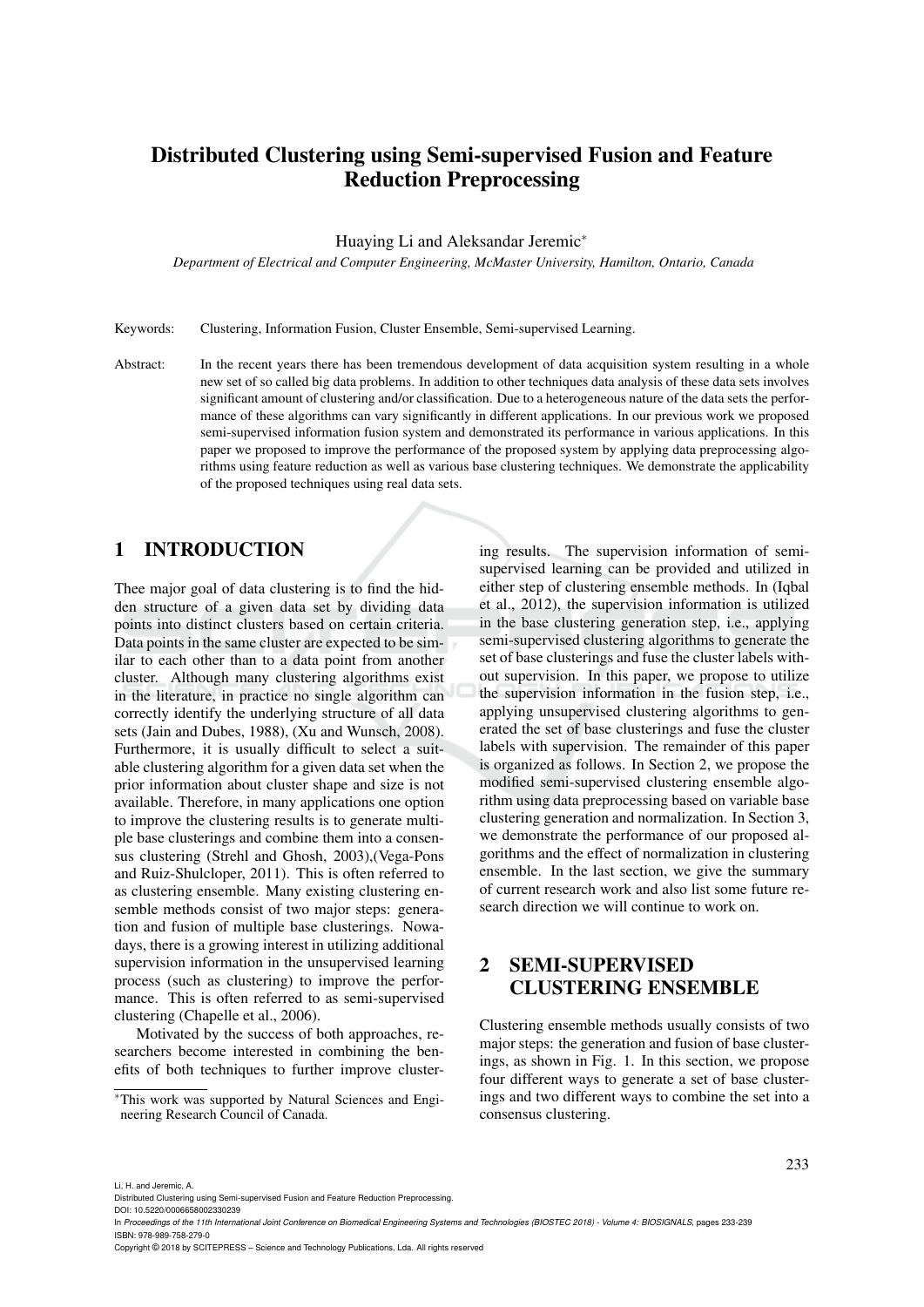

Figure 1: Distributed clustering system.

#### 2.1 Base Clustering Generation

In this paper, the term clusterer represent the processing unit that produces cluster labels for the given data input. The set of *D* local clusterers (Fig. 1) is viewed as a black box, which takes data set  $X$  as the input and produces a set of base clusterings as the output. We name it as the base clustering generator  $\Phi$  (BCG). The internal structure of base clustering generator is shown in Fig. 2.



Figure 2: Base clustering generator with *D* local clusterers.

As a preliminary approach we apply *K*-means algorithm in each local clusterer. In practice, different clustering algorithms can be implemented in the local clusterers to generate base clusterings. In order to describe the setting of base clustering generator, we first define some necessary parameters as follow:

- $\bullet \phi^{(j)}$ : *j*-th local clusterer
- *D*: total number of local clusterers in Φ
- $I^{(j)}$ : input of local clusterer  $\phi^{(j)}$
- $\lambda^{(j)}$ : output of local clusterer  $\phi^{(j)}$
- $K^{(j)}$ : number of clusters in  $\lambda^{(j)}$

One possible way to design the base clustering generator is to build *D* identical local clusterers and apply the same clustering algorithm with different initializations in each local clusterer. We set  $D = 21$ and denote this base clustering generator as  $\Phi_1$ . The set of base clusterings generated by  $\Phi_1$  is named as "BASE1". The parameter settings of  $\Phi_1$  is listed in Table 1. In this design, the clustering processes are distributed over different local clusterers. The advantage is that each local clusterer has the access to the entire data matrix and generates base clusterings based on all the information. In the literature,

| Base       |          | No. of Local      | Local Clusterer $\phi^{(J)}$ |                          |
|------------|----------|-------------------|------------------------------|--------------------------|
| Clustering | Set Name | <b>Clusterers</b> | Input                        | No. of Clusters          |
| Generator  |          | ιD.               | $\mathcal{I}(j)$             |                          |
| $\Phi_1$   | BASE1    | 21                | X                            | $\overline{K^{(j)}}=K_0$ |
| $\Phi$     | BASE2    |                   | $\mathbf{x}^{(j)}$           | $K^{(j)} = K_0$          |
| $\Phi_3$   | BASE3    | 21                | X                            | $K^{(j)}\in[K_0,40]$     |
| $\Phi_4$   | BASE4    |                   | $\mathbf{v}^{(j)}$           | $K^{(j)} \in [K_0, 40]$  |

many clustering ensemble methods are evaluated by generating base clusterings in this way (Strehl and Ghosh, 2003),(Fred and Jain, 2005),(Visalakshi and Thangavel, 2009).

Another way to design the base clustering generator is to apply clustering algorithm to only one of the data features in each local clusterer. For a data set containing *F* features, there are  $D = F$  local clusterers in the generator. We denote this base clustering generator as  $\Phi_2$  and the set of base clusterings generated by this generator as "BASE2". The parameter settings of  $\Phi_2$  is listed in Table 1. In this design, data features are distributed over different local clusterers. Each local clusterer only has the access to one of the features and partitions data points from a specific aspect of the data. It is suitable for data sets whose features are measured in diverse scales. It is also suitable for data sets whose features are heterogeneous or categorical when the dissimilarity measure based on all features does not have a real meaning. Furthermore, the aforementioned approach may be the only choice when the features or attributes of the data set are not shareable between organizations due to privacy, ownership or other reasons.

Note that recently proposed MCLA algorithm (Strehl and Ghosh, 2003) is also based on clustering clusters. Similar clusters (from different clusterings) are grouped together to form a meta-cluster, which is finally collapsed into a consensus cluster. Intuitively, it is easier to identify similar clusters with less number of data points. Therefore, we modify base clustering generator  $\Phi_1$  and  $\Phi_2$  by setting  $K^{(j)}$  to relatively larger integers. Due to the fact that optimal value of  $K^{(j)}$  is data dependent and to avoid the selection of a suitable value for  $K^{(j)}$ , we propose to randomly select an integer value for  $K^{(j)}$  of each local clusterer. The parameter settings of the modified base clustering generators  $\Phi_3$  and  $\Phi_4$  are also listed in Table 1. The sets of base clusterings generated by the modified generators are denoted as "BASE3" and "BASE4" respectively.

Suppose the input data set  $X$  is the combination of a training set  $X_r$  and a testing set  $X_u$ . The training set  $X_r$  contains data points  $\{x_1, \ldots, x_{N_r}\}$ , for which labels are provided in a label vector  $\lambda_r$ . The testing data set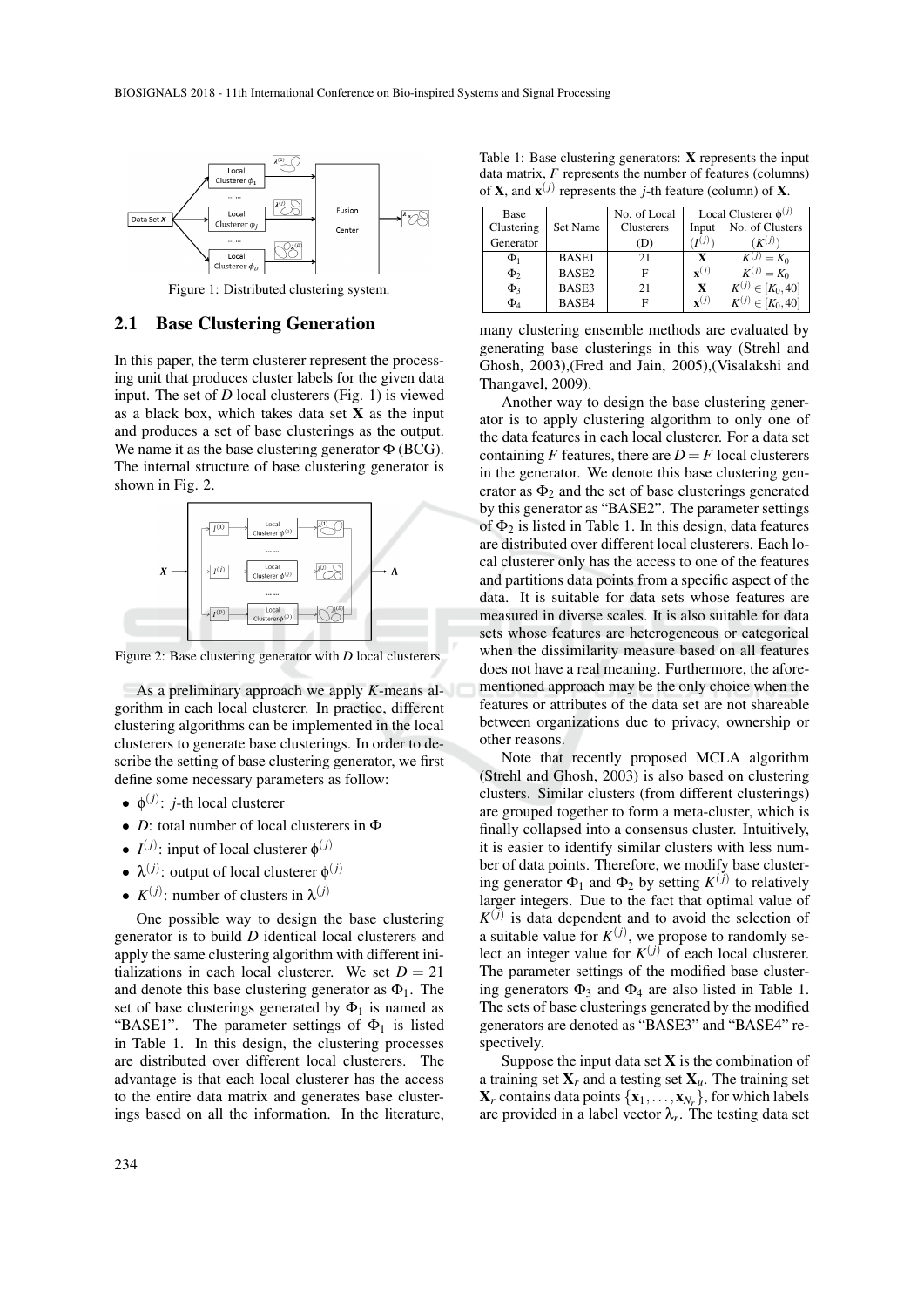$\mathbf{X}_u$  contains data points  $\{\mathbf{x}_{N_r+1},\ldots,\mathbf{x}_N\}$ , the labels of which are unknown. The consensus cluster label vector (output of SEA) of testing set  $X_u$  is denoted by  $\lambda_u$ . The size of training set  $X_r$  is measured by the number of data points in the training set and denoted by *N<sup>r</sup>* , i.e.,  $|\mathbf{X}_r| = N_r$ . Similarly, the size of testing set  $\mathbf{X}_u$ is measured by the number of data points in the testing set and denoted by  $N_u$ , i.e.,  $|\mathbf{X}_u| = N_u$ . According to the training and testing sets, the label matrix  $\mathcal F$  can be partitioned into two block matrices  $\mathcal F_r$  and  $\mathcal{F}_u$ , each of which contains all the labels corresponding to the data points in the training set  $X_r$  and testing set  $X_u$  respectively. Suppose training data points belong to  $K_0$  classes and all training points from the  $k$ -th class form one cluster, denoted by  $C_r^k$  ( $k = 1, ..., K_0$ ). Therefore, the training set  $X_r$  consists of a set of  $K_0$ clusters  $\{C_r^1, \ldots, C_r^k, \ldots, C_r^{K_0}\}$ . If the size of cluster  $C_r^k$  is denoted by  $N_r^k$ , the total number of training points equals to the sum of  $N_r^k$ , i.e.,  $N_r^k = \sum_{k=1}^{K_0} N_r^k$ . We rearrange label matrix  $\mathcal{F}_r$  to form  $K_0$  block matrices:  $[\mathcal{F}_r^1, \ldots, \mathcal{F}_r^k, \ldots, \mathcal{F}_r^{K_0}]$ . Each block matrix  $\mathcal{F}_r^k$  contains the base cluster labels of data points in the *k*-th training cluster  $C_r^k$ .

The SHSEA is defined as follows: (1) for a particular data point count the number of agreements between its label and the labels of training points in each training cluster, according to an individual base clustering (2) calculate the association vector between this data point and the corresponding base clustering, (3) compute the average association vector by averaging the association vectors between this data point and all base clusterings and (4) repeat for all data points and derive the soft consensus clustering for the testing set. Since the overall consensus cluster labels are derived from the fuzzy(soft) label matrix, we name this approach as the soft-to-hard semi-supervised clustering ensemble algorithm (SHSEA).

According to the *j*-th clustering  $\lambda^{(j)}$ , we compute the association vector  $\mathbf{a}_i^{(j)}$  $i_j^{(j)}$  for the *i*-th unlabelled data point  $\mathbf{x}_i$ , where  $i = 1, \ldots, N_u$  and  $j = 1, \ldots, D$ . Since there are  $K_0$  training clusters, the association vector  $\mathbf{a}_i^{(j)}$  $i_j^{(j)}$  has  $K_0$  entries. Each entry describes the association between data point x*<sup>i</sup>* and the corresponding training cluster. The *k*-th entry of the association vector  $\mathbf{a}_i^{(j)}$  $i_j^{(j)}$  is measured as the occurrence of cluster label of data point x*<sup>i</sup>* among the labels of reference data points in the *k*-th training cluster (according to base clustering  $\lambda^{(j)}$ ), i.e.,

$$
\mathbf{a}_i^{(j)}(k) = \frac{\text{occurrence of } \mathcal{F}_u(i,j) \text{ in } \mathcal{F}_r^k(:,j)}{N_r^k},\qquad(1)
$$

where  $\mathcal{F}_u(i, j)$  represents the cluster label of data point  $\mathbf{x}_i$  and  $\mathcal{F}_r^k(:,j)$  represents the labels of reference

points in the *k*-th training category generated according to base clustering  $\lambda^{(j)}$ . In order to fuse the set of base clusterings, the weighted average association vector  $\mathbf{a}_i$  of data point  $\mathbf{x}_i$  is computed by averaging *D* association vectors  $\mathbf{a}_i^{(j)}$  $i^{(j)}$ , i.e.,

$$
\mathbf{a}_i = \sum_{j=1}^D \mathbf{\omega}_j \mathbf{a}_i^{(j)},\tag{2}
$$

where  $\omega_j$  is the corresponding weight of the *j*-th local clusterer. When local clusterers are equally important,  $\omega_i = 1/D$ . Each entry of  $\mathbf{a}_i$  describes the overall association between data point x*<sup>i</sup>* and the corresponding training cluster. As a consequence, the summation of all the entries of  $a_i$  could be used to describe the association between data point  $x_i$  and all the training clusters quantitatively. We define it as the association level of data point x*<sup>i</sup>* to all training clusters and denote it as  $\gamma_i$ , i.e.,

$$
\gamma_i = \sum_{k=1}^{K_0} \mathbf{a}_i(k). \tag{3}
$$

By computing association level for all data observations, the association level vector  $\gamma_u$  for the testing set  $X_u$  is made up by stacking association level  $\gamma_i$  for all  $i = 1, \ldots, N_u$ , i.e.,  $\gamma_u = [\gamma_1, \gamma_2, \ldots, \gamma_{N_u}]^T$ . We have two options to present the overall consensus clustering for testing set  $X_u$ . One option is to produce a soft consensus label matrix  $\Lambda_u$ . The *i*-th row of  $\Lambda_u$  is computed by normalizing the average association vector a*<sup>i</sup>* , i.e.,

$$
\Lambda_u(i,:) = \mathbf{a}_i^T / \gamma_i. \tag{4}
$$

The other option is to produce a hard consensus label vector  $\lambda_{\mu}$ . The consensus cluster label assigned to each data point is its most associated category labels in the corresponding average association vector. Since the overall hard cluster labels are assigned according to the soft label matrix, we name this algorithm as the soft-to-hard semi-supervised clustering ensemble algorithm (SHSEA). The normalized soft consensus label matrix  $(\Lambda_u)$  can be used as the output of the algorithm.

Following the naming convention, the other semi-supervised ensemble method is called hard-tohard semi-supervised clustering algorithm (HHSEA), since the overall cluster labels are assigned based on hard label matrix. The HHSEA is defined as follows: (1) for a particular data point count the number of agreements between its label and the labels of training points in each training cluster, according to an individual base clustering, (2) calculate the association vector between this data point and the corresponding base clustering, (3) assign this data point to its most associated cluster label (4) repeat for all data points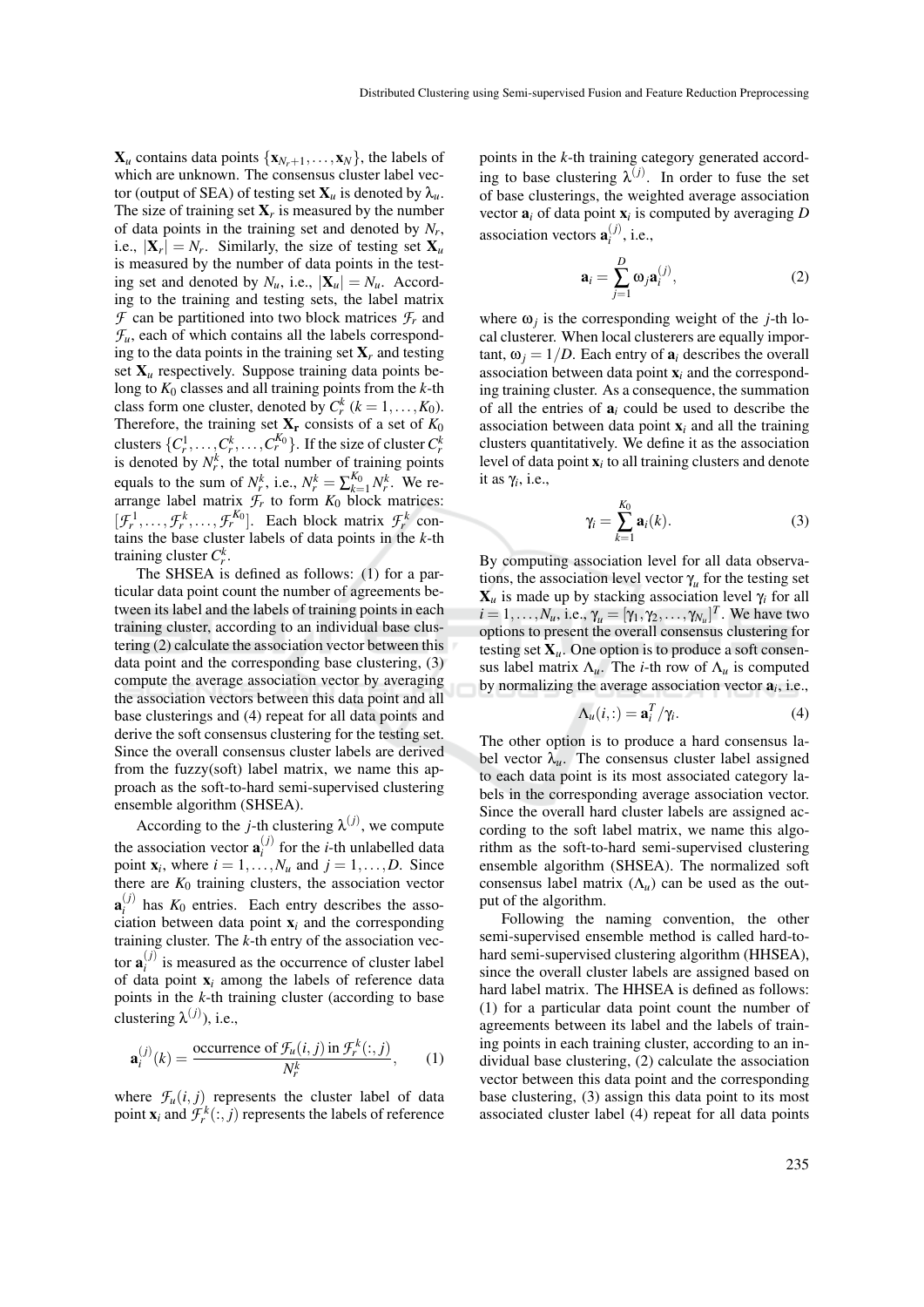and all base clusterings to relabel the labels in matrix  $\mathcal{F}_u$  and (5) apply majority voting to derive hard consensus clustering. The details of both SHSEA and HHSEA are given in our previous work (Li and Jeremić, 2017).

### 3 NUMERICAL EXAMPLES

In this section, we evaluate the performance of the proposed distributed clustering system using the breast cancer data cells. This data is used to study human breast cancer cells undergoing treatment of different drugs. The cancer cells are plated into clearbottom well plates and 10 types of treatments are taken placed to the cells. Images of the untreated and treated cells are captured using the high content imaging system and processed by the CAFE (Classification and Feature Extraction of micro-graphs of cells) software to extract useful information. In total 705 attributes/features per cell are recorded for further analysis (Razeghi Jahromi, 2014).

Since the ground truth of class assignments for each data set are available, we use micro-precision (Modha and Spangler, 2003) as our metric to measure the accuracy of clustering result with respect to the expected (true) labelling. Recall that data set X contains  $N$  data points that belong to  $K_0$  classes and *N<sup>k</sup>* represents the number of data points in the *k*-th cluster that are correctly assigned to the corresponding class. Corresponding class here represents the true class that has the largest overlap with the *k*-th cluster. The micro-precision (MP) is calculated by  $MP = \sum_{k=1}^{K_0} N_k/N$ . The data set that are used in this paper are listed Table 2, including the number of data points, features and classes. The available data points are divided in testing and training sets (data points with know reference labels).

Table 2: Data Information I: the number of data points, features and classes.

| Data Sets | Data Points | Features | Classes |
|-----------|-------------|----------|---------|
| DataSet1  | 300         | 705      |         |
| DataSet2  | 300         | 705      |         |
| DataSet3  | 300         | 705      |         |
| DataSet4  | 450         | 705      |         |

#### 3.1 Data Pre-processing

Data pre-processing is a necessary step to improve the results of cluster analysis (Liu and Motoda, 1998), (Pyle, 1999). In practice, many data sets to be clustered contain features that are measured in different units and scales. Features measured in relatively large

scales may play a dominant role in the similarity measure and influence the accuracy of the clustering results. As a consequence, normalizing the features is an important pre-processing procedure, especially when the similarity measure is based on Euclidean distances (de Souto et al., 2008). Min-max normalization is a linear transformation of features into a specified range, which equalize the magnitude of the features and prevents over weighting features measured in relatively large scale over features measured in relatively small scale. Suppose  $\mathbf{x}^{(f)}$  represents the *f*-th feature of data set **X**. Let  $\mathbf{x}_{max}^{(f)}$  and  $\mathbf{x}_{min}^{(f)}$  represent the maximum and minimum value of the *f*-th feature respectively. Min-max normalization maps the *f*-th feature into range [0, 1] by

$$
\mathbf{x}_{Norm}^{(f)} = \frac{\mathbf{x}^{(f)} - \mathbf{x}_{max}^{(f)}}{\mathbf{x}_{max}^{(f)} - \mathbf{x}_{min}^{(f)}}.
$$
 (5)

In this paper, we demonstrate the effect of normalization in clustering ensemble methods by comparing the clustering results using original data sets (without any pre-processing) and normalized data sets.

#### 3.2 Original Data Sets

x

To study the effect of base clusterings on clustering ensemble problem, we generate four different sets of base clusterings (BASE1 to BASE4) for each data set. Note that base clustering generator  $\mathcal{F}_1$  is designed based on the common way used in the literature to generate base clusterings (Strehl and Ghosh, 2003),(Wang et al., 2011),(Dudoit and Fridlyand, 2003),(Fred and Jain, 2005). To evaluate different clustering ensemble methods, we apply the unsupervised HGPA, CSPA, MCLA (Strehl and Ghosh, 2003) and BCE (Wang et al., 2011) in the fusion center and compare the performance to the proposed SHSEA and HHSEA. Recall that the ratio of number of reference data points  $(N_r)$  to number of testing data points  $(N_u)$ is denoted by *P*. We set  $P = 25\%$  in the experiments and repeat each experiment 100 times to calculate the average micro-precision.

The micro-precision of *K*-means clustering algorithm using all original features is listed in Table 3. The maximum and minimum micro-precision of *K*means using features individually are also listed in Table 3. Among all 11 data sets maximum MP of *K*-means using single feature is higher than MP of *K*means using all features. Recall that BASE1 set of base clusterings is generated by repetitively applying *K*-means to all features together, while BASE2 is generated by applying *K*-means to each feature individually. Therefore, we expect the micro-precision of ensemble methods using BASE2 to be higher than that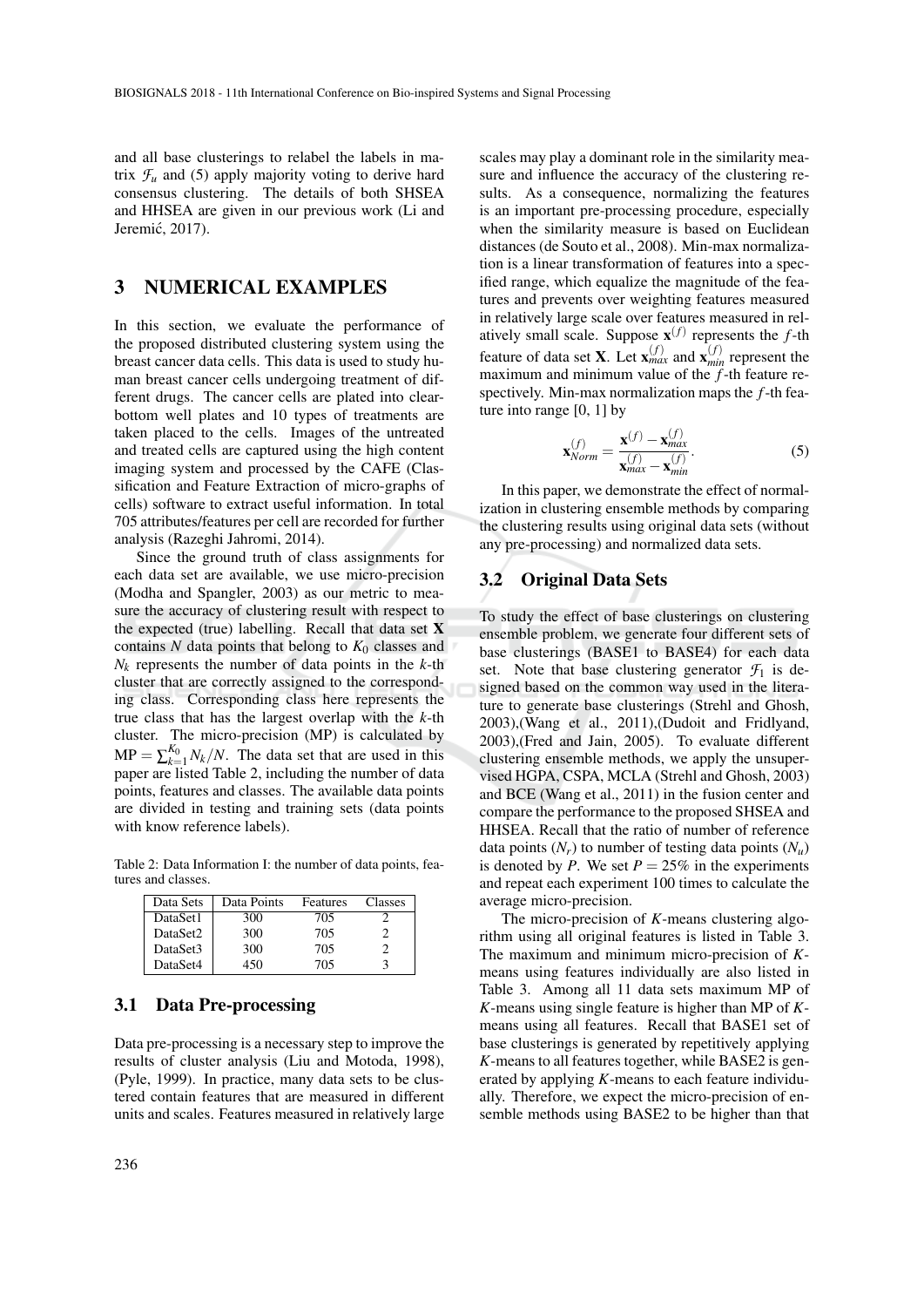Table 3: Micro-precision of *K*-means using all features and single feature of original data.

|            | Kmeans              |                |        |  |
|------------|---------------------|----------------|--------|--|
| Data Sets  | <b>All Features</b> | Single Feature |        |  |
|            |                     | Max            | Min    |  |
| DWALabSet1 | 0.5033              | 0.7917         | 0.5000 |  |
| DWALabSet2 | 0.5033              | 0.7233         | 0.5000 |  |
| DWALabSet3 | 0.5367              | 0.7933         | 0.5000 |  |
| DWALabSet4 | 0.3400              | 0.5642         | 0.3333 |  |

of BASE1 since BASE2 contains a certain number of "better" base clusterings. In addition, the performance of SHSEA using BASE2 is expected to be better than HHSEA, since base clusterings with higher MP are given larger weights in the consensus fusion step. Furthermore, recall that BASE3 (BASE4) is generated in the same way as BASE1 (BASE2) respectively expect that  $K^{(j)}$  (number of clusters in each local clusterers) are set to be greater than  $K_0$  (expected number of clusters). Therefore, we expect the performance of SHSEA and HHSEA using BASE3 (BASE4) to be better than BASE1 (BASE2), since the proposed semi-supervised methods are expected to perform better when data points are divided into smaller groups.

The micro-precision of our proposed system (four unsupervised and two semi-supervised ensemble methods) using four sets of base clusterings (BASE1 to BASE4) is illustrated by sub-figure (a) of Fig. 3 to Fig. 6. The performance of SHSEA and HH-SEA is represented by series SH(P25) and HH(P25) respectively and *P*25 means the ratio of reference and testing points is  $P = 25\%$ . Among four groups of clustering results, the bar corresponding to the highest average MP of the unsupervised ensemble methods and the bars corresponding to the highest MP of SHSEA and HHSEA are labelled in each chart. It is clear that the performance of the proposed semisupervised methods conforms with our expectations.

Compared to the micro-precision of *K*-means algorithm (Table 3), the clustering results has been improved by both operational modes of the proposed system. The performance of the semi-supervised mode is better than the unsupervised mode (except "DataSet1"). The winning set of base clusterings is either BASE2 or BASE4. In all the example the best performance is achieved by utilizing SHSEA.

To study the effect of quantity of reference points on semi-supervised clustering ensemble methods, we repeat the experiments in semi-supervised mode by selecting different numbers of reference points, i.e., by varying the value of *P* in  $N_r = P \cdot N_u$ . Compared to the performance of *K*-means (Table 3), microprecision of SHSEA or HHSEA increases dramatically when *P* is relatively small. It becomes steady and sometimes starts to decrease as *P* increases. Therefore, for the purpose of improving the performance of semi-supervised ensemble algorithms may not be beneficial to label more data points. It is due to the facts that more reference points do not guarantee the improvement and obtaining additional labels is time-consuming and expensive.

Recall that the number of clusters in the *j*-th base clustering  $K^{(j)}$  is randomly generated in the base clustering generator  $\Phi_3$  and  $\Phi_4$ . To study the effect of randomized  $K^{(j)}$  on the clustering ensemble methods, we repeat the experiments by setting the number of clusters in each base clustering the same and varying the value of  $K^{(j)}$ . Among these data sets, the highest MP occurs at different  $K^{(j)}$ . The performance of the proposed system using randomized  $K^{(j)}$  is either the best of all tested values of  $K^{(j)}$  or it is very closed to best. Due to the fact that we lack the knowledge on how to select the optimal  $K^{(j)}$ , we use randomized  $K^{(j)}$  in the following experiments to avoid the selection of  $K^{(j)}$  for each data set.

#### 3.3 Normalized Data Sets

The micro-precision of *K*-means using all normalized features and normalized features individually is shown in Table 4. The performance of *K*-means using all features has been improved significantly by normalization except the first three data sets, as compared to Table 3. As discussed earlier the performance of distance-based clustering algorithms may be affected when data sets to be clustered contains features measured in diverse scales. By investigating features of each data set, we noticed that the data sets contain features measured in quite different ranges. Moreover, the performance of *K*-means using normalized features individually is similar to the performance of *K*means using original features individually. This result is expected since similarity measure for single feature is based on 1-dimensional distance calculation and it is invariant to the feature scales.

Table 4: Micro-precision of *K*-means using all features and single feature or normalized data.

| Data Sets    | Kmeans              |                |        |  |
|--------------|---------------------|----------------|--------|--|
|              | <b>All Features</b> | Single Feature |        |  |
| (Normalized) |                     | Max            | Min    |  |
| DWALabSet1   | 0.6628              | 0.7920         | 0.5000 |  |
| DWALabSet2   | 0.5609              | 0.7233         | 0.5000 |  |
| DWALabSet3   | 0.6120              | 0.7933         | 0.5000 |  |
| DWALabSet4   | 0.5058              | 0.5644         | 0.3333 |  |

To study the effect of normalization on clustering ensemble methods, we repeat the experiments previously described in Section 3.2 using normalized data sets. The micro-precision of the proposed system is illustrated by sub-figures (b) of Fig. 3 to Fig. 6.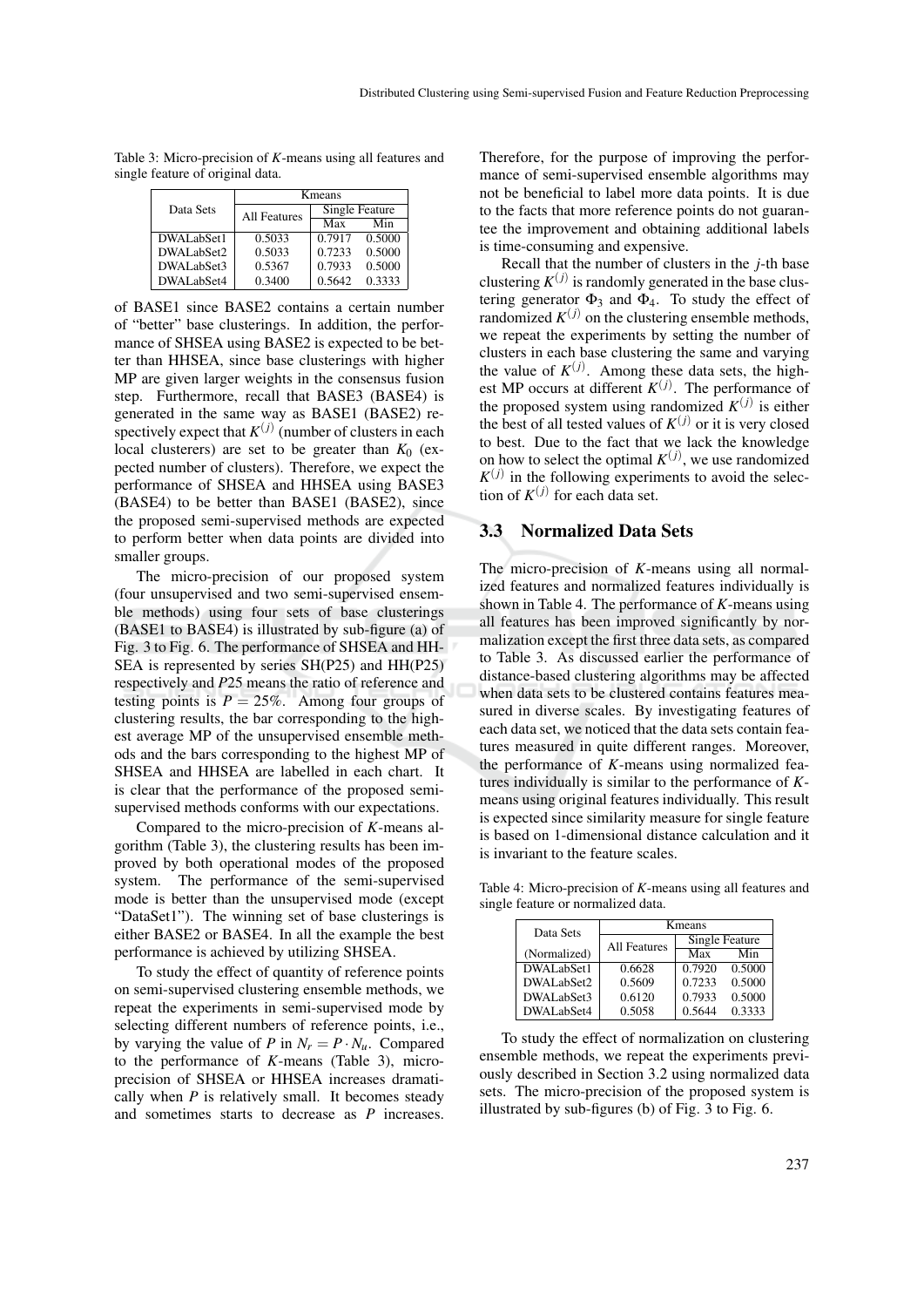







Figure 6: Data Set: DWALabSet4.

 $SH(P25)$ 

 $HH(P25)$ 

 $BCF$ 

**BASE4** Kmeans

0.3400

 $0.4$ 

 $0.2$ 

Note that the system performance using BASE1 and BASE3 has been improved by normalization, while the system performance using BASE2 and BASE4 stays close to the system performance using the corresponding sets of base clusterings obtained by clustering original data sets. It is also expected since normalization does not affect the performance of *K*-means using single feature. Overall it can be observed that the performance of SHSEA is very close to the performance of HHSEA using normalized data.

BASE3

BASE<sub>2</sub>

### 4 CONCLUSIONS

BASE1

In this paper we have proposed semi-supervised clustering ensemble algorithms based on utilizing labelled training data to improve the clustering results. We designed four different ways to generate base clusterings and two ways to fuse them in the fusion center with supervision. We provided numerical examples to demonstrate the effect of base clusterings on the clustering ensemble methods and the performance

BASE2

BASE3

**BASE4** Kmeans

0.5058

 $0.4$ 

 $0.2$ 

BASE1